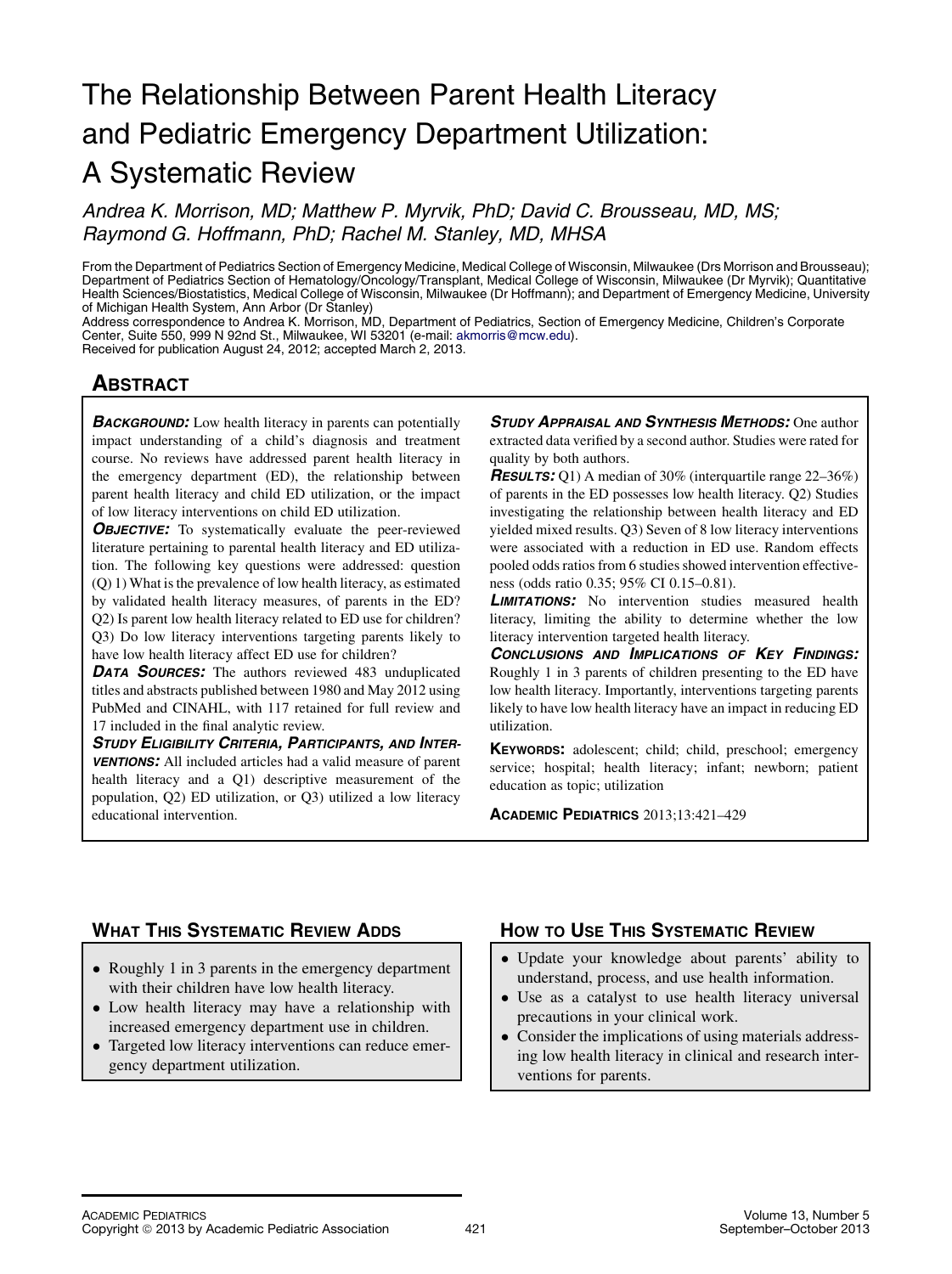AN ESTIMATED 90 million Americans have low health literacy, defined as "the degree to which individuals have the capacity to obtain, process, and understand basic health information and services needed to make appropriate health decisions."<sup>1</sup> Low health literacy serves as a potential mediator of health disparities, with low socioeconomic status, less than high school education, poor English proficiency, black race, Hispanic ethnicity, older age, and birth outside of the United States found to be risk factors.<sup>[1–3](#page-7-0)</sup> National organizations, including the Institute of Medicine and the United States Department of Health and Human Services, recognize the detrimental impact of low health literacy, and the Joint Commission has characterized health literacy as an important consideration for patient safety.<sup>[1,4,5](#page-7-0)</sup>

Although the relationship between health literacy and emergency department (ED) utilization is well established within the adult literature, relatively few studies have evaluated this relationship within the pediatric population. As many as 48% of adult ED patients demonstrate low health literacy, $6-8$  which is associated with worse global measures of health, more adverse health outcomes, and increased ED use and hospitalizations.<sup>7-10</sup> Considering that low health literacy can affect a patient's understanding of diagnoses, treatment course, written materials, and follow-up appointments,  $1^{1-14}$  it is concerning that over 21 million parents in the United States have low health literacy.<sup>[3](#page-7-0)</sup> When a child visits the ED, parents' health literacy skills are crucial in providing the necessary information to guide medical decision making, make informed decisions about treatment, and establish follow-up for the child. Despite its importance, little is known about health literacy of parents who bring children to the ED.

The purpose of this systematic review was to evaluate the peer-reviewed literature pertaining to the health literacy of parents in the pediatric ED and the relationship between parent health literacy and ED utilization for children. In addition, this review assessed the effectiveness of low literacy interventions for parents on childhood ED utilization.

## METHODS

A comprehensive literature search was conducted on the basis of the following questions: Q1) What is the prevalence of low health literacy, as estimated by validated health literacy measures, of parents in the ED? Q2) Is parent low health literacy related to ED use for children? Q3) Do low literacy interventions targeting parents likely to have low health literacy affect ED use for children?

## **INCLUSION AND EXCLUSION CRITERIA**

The literature search was restricted to studies completed between 1980 and May 2012 involving children aged 0 to 18 years and their parents. As ED use may be disparate between countries given health care systems, only studies completed within the United States were targeted. Review

articles were excluded from analysis. For Q1, the search parameters included validated measures of health literacy and/or numeracy that measured characteristics in the ED. For Q2, the search included health literacy measures and ED utilization. For Q3, the search targeted low literacy interventions designed to address ED utilization. Studies were included if they reported numeric data on ED visits for at least 6 months after intervention, or a control group. We defined health literacy interventions as "interventions to improve patients' and parents' abilities to use printed materials to improve child health outcomes by targeting low parent health literacy" based on previous authors' constructs.<sup>[12,15](#page-7-0)</sup> We chose to focus on interventions that incorporated low literacy printed materials; a definition can be readily established for low literacy materials, whereas other intervention types are difficult to categorize as low literacy. The search revealed insufficient articles for analysis when including only interventions labeled as health literacy interventions. Therefore, this study included interventions that addressed low health literacy in parents by targeting populations at risk for low health literacy (defined as at least 25% living under the poverty level, over 50% Medicaid insurance, or an inner-city population) with a health educational intervention designed for low literacy populations (defined as <9th grade reading level).

LITERATURE SEARCH PubMed and the Cumulative Index to Nursing and Allied Health Literature (CINAHL) were searched for articles pertaining to the key questions noted above as other systematic reviews of this topic have found all articles through these databases.<sup>[12,14](#page-7-0)</sup> The health literacy measure keywords searched for Q1 and Q2 included: "health literacy," "literacy," "educational status," "reading skill," "reading ability," "Rapid Estimate of Adult Literacy," "REALM," "Test of Functional Health Literacy in Adults," "TOHFLA," "Wide-Range Achievement Test," "WRAT," "Newest Vital Sign," "NVS," "PHAT," and "Parent Health Activities Test" as well as MeSH terms "health literacy" and "educational status." For limiting results to enrollment in the ED, the keyword search for Q1 included: "emergency department," "emergency ward," and the MeSH term "emergency service, hospital." The search for emergency department utilization for Q2 and Q3 included: "utilization," "use," "emergency department," "emergency ward," and "emergency service, hospital" as well as subheading search for "utilization." The educational intervention search for Q3 included keywords "health education," and "patient education" as well as MeSH terms "health education," "patient education as topic," and "patient education handout as publication type." These search terms intentionally allowed for a broad search of both the measurement of health literacy and intervention types. All articles retrieved from the CINAHL search were also present in the PubMed search, and the resulting numbers of articles from the PubMed search are presented. Reference sections from all selected articles and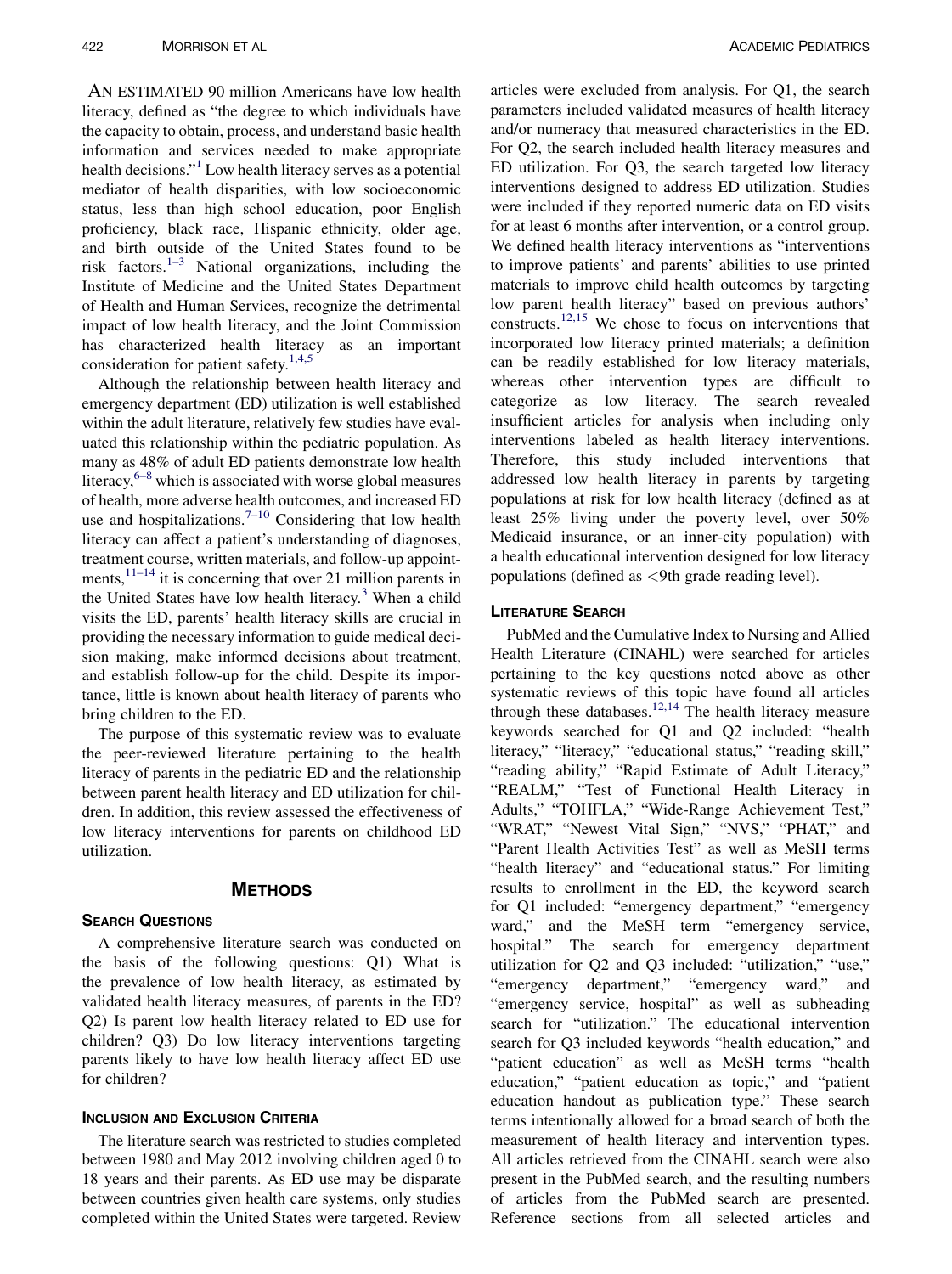ACADEMIC PEDIATRICS PARENT HEALTH LITERACY AND ED UTILIZATION 423

available review articles were reviewed, and no additional articles were identified. The primary search was developed with the assistance of a medical reference librarian and completed by the first author (AM).

Studies were initially retrieved and evaluated for inclusion by applying the inclusion and exclusion criteria to the title and abstract by the first author (AM). Articles that clearly did not meet the criteria by review of the title and abstract were immediately excluded using explicit inclusion/exclusion criteria. The remaining articles were reviewed for full inclusion by authors AM and MM. If both reviewers agreed that the article did not meet the inclusion criteria, the article was excluded. Disagreements of inclusion/exclusion were handled through consensus. Data found in the tables accompanying this article were abstracted by one author (AM) into a database and verified by a second author (MM). Authors were contacted for missing outcome data.

The quality of the articles was assessed for all 3 ques-tions based on criteria adapted from West and colleagues.<sup>[16](#page-7-0)</sup> This approach has been used in previous systematic reviews of health literacy.[6,9,12,14](#page-7-0) Both reviewers (AM and MM) graded the quality of articles based on 7 criteria (adequacy of study population, comparability of subjects, validity of literacy measurement or educational instrument, maintenance of comparable groups, outcome measurement, statistical analysis, and appropriate control of confounding) scoring 0, 1, or 2 points each. Total scores were categorized as good quality (10–14 points), fair quality (6–9 points), and poor quality  $(0-5 \text{ points})$ .<sup>[16](#page-7-0)</sup> Because not all criteria applied to all studies, a proportional cutoff (0.7, 0.4), equal to the cutoffs above, was applied for studies in which not all criteria were applicable.

The prevalence of low health literacy was defined as the number of parents scoring in the inadequate or marginal level of the Test of Functional Health Literacy in Adults (TOFHLA) or the short TOFHLA (S-TOFHLA) or less than 9th grade on the REALM; 95% confidence intervals were calculated using sample size. A chi-square analysis was utilized to assess the heterogeneity, and thus the ability to utilize a pooled estimate of the sample, for the prevalence of low health literacy in parents within the ED. For Q2, the outcome data did not support combined analysis. For Q3, odds ratios (OR) were calculated on the basis of the available results from all included studies. In addition, a DerSimonian and Laird test for heterogeneity, a chisquare test with  $(K$  tables  $-1)$  degrees of freedom that assessed the need for a random-effects or fixed effects approach to pooling the OR, was utilized to determine the heterogeneity of the studies. When the heterogeneity was significant, the DerSimonian and Laird random effects method was used to obtain a pooled OR and the appropriate (larger) CI using the appropriate variability (taking into account the heterogeneity) for ED use of interventions tar-



Figure 1. Literature search results flow diagram.

geting populations likely to have low health literacy. Peter's test was performed to test for biased study inclusion. Statistical analyses were performed by Stata software, version 12 (StataCorp, College Station, Tex).

## **RESULTS**

Overall, 483 unduplicated articles were identified through the keyword searches, with 117 full-text articles evaluated for initial eligibility (Fig. 1). A total of 17 articles met the full criteria and were included for review; none were duplicate reports of the same study data. Studies were primarily excluded from full review for Q1 and Q2 as a result of lack of any health literacy measurement and study completion outside of the ED. Articles for Q3 were primarily excluded for lack of a low literacy intervention, for not including ED use as an outcome variable, or for utilizing a patient population not at risk for low health literacy.

Seven studies, totaling 1043 patients, measured the health literacy of parents in the pediatric ED with a vali-dated health literacy measure ([Table 1\)](#page-3-0).<sup>[17–23](#page-7-0)</sup> Five of the 7 studies were rated as good-quality studies. $18-20$  The REALM (or short version REALM-SF) and TOFHLA (or short version S-TOFHLA) were the most frequently used measures of health literacy. These measures are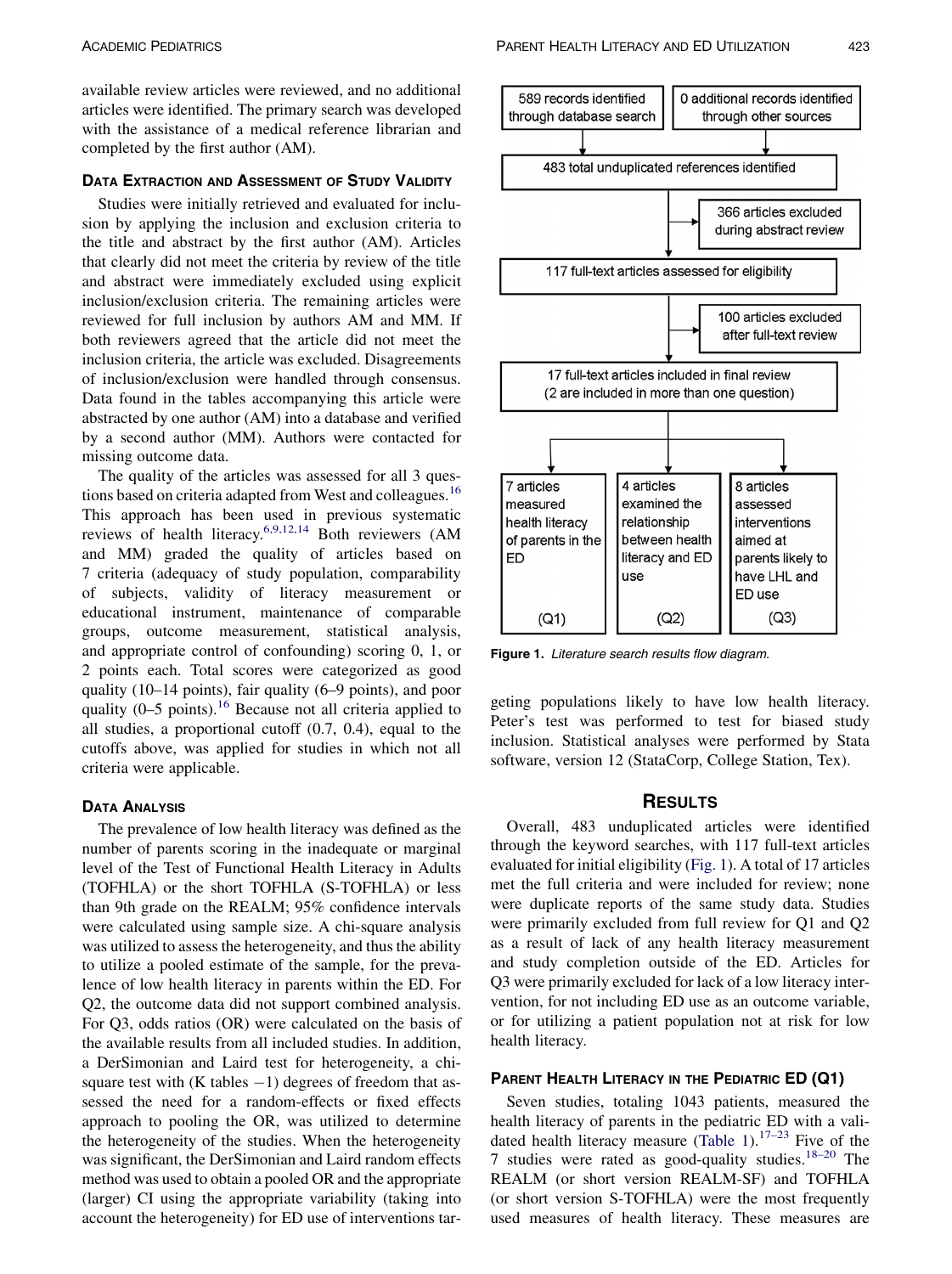<span id="page-3-0"></span>

| Table 1. Study Summary: Estimated Prevalence of LHL (Question 1) |  |
|------------------------------------------------------------------|--|
|                                                                  |  |

|                                                                          |      |                      |                          |                                                                                            | Parents in ED<br>With Low<br>Health | Study   |
|--------------------------------------------------------------------------|------|----------------------|--------------------------|--------------------------------------------------------------------------------------------|-------------------------------------|---------|
| Study                                                                    | Year | Instrument/Cut Point | <b>Sampling Strategy</b> | Outcome                                                                                    | Literacy                            | Quality |
| Farber <sup>17</sup>                                                     | 1998 | REALM/9th grade      | Sequential enrollment    | Characteristics of young patients<br>with asthma in the ED, including<br>parent LHL        | 48.8%                               | Fair    |
| Macy <sup>18</sup>                                                       | 2011 | REALM/9th grade      | Convenience sample       | Relationship between LHL and<br>asthma knowledge, ED use after<br>intervention             | 31.4%                               | Good    |
| Rosman <sup>19</sup>                                                     | 2012 | REALM-SF/9th grade   | Convenience sample       | Relationship between parent<br>characteristics (including LHL)<br>and prescription filling | 30.8%                               | Good    |
| Sanders <sup>20</sup>                                                    | 2007 | S-TOFHLA/IMA         | Cross-sectional sample   | Relationship between LHL and cost<br>of care and use of health care<br>services            | 22.8%                               | Good    |
| Tran <sup>21</sup>                                                       | 2008 | S-TOFHLA/IMA         | Convenience sample       | Prevalence of LHL                                                                          | 10.5%                               | Poor    |
| Trifiletti <sup>22</sup>                                                 | 2006 | REALM/9th grade      | Convenience sample       | Development of injury prevention<br>materials for LHL population                           | 36.6%                               | Good    |
| $Yin^{23}$                                                               | 2007 | <b>TOFHLA/IMA</b>    | Cross-sectional sample   | Relationship between LHL and<br>ability to dose medication                                 | 25.6%                               | Good    |
| Median (IQR) estimate<br>of parent low health<br>literacy of all studies |      |                      |                          |                                                                                            | 30 (22-36%)                         |         |

LHL = low health literacy (inadequate, marginal, or <9th grade); ED = emergency department; REALM = Rapid Estimate of Adult Literacy in Medicine; (S-)TOFHLA = (Short) Test of Functional Health Literacy in Adults; REALM-SF = REALM-Short Form; IMA = inadequate, marginal, adequate health literacy;  $IQR =$  interquartile range.

available in English and Spanish, and they are thought to measure the construct of print literacy in a health care setting.[24,25](#page-7-0) The studies varied widely in location, subject selection procedure, and study purpose (Table 1). The range of parents with low health literacy was 10% to 48% across all 7 studies (Fig. 2), with a median estimated prevalence of 30% (interquartile range [IQR] 22–36%). Given that study groups were significantly different ( $P < .001$ ), a pooled estimate was not calculated.

Four studies, all good quality, evaluated the association between parent health literacy and ED utilization ([Table 2\)](#page-4-0).  $18,20,26,27$  Two studies in parents of patients with asthma found that low health literacy was associated with a higher number of ED visits in children.<sup>18,26</sup>



Figure 2. Forest plot of prevalence estimate of parent low health literacy and 95% CI (Q1). For each study, the estimated prevalence of low health literacy is shown as a diamond. The lateral bars indicate 95% CI. The vertical line indicates the median across all studies (30%), with the IQR in gray (22–36%).

Conversely, 2 studies, one involving children with asthma and the other study involving a general population, found no association between low health literacy and ED use; however, the general population study found a trend toward increased ED use in parents with low health literacy. $14,27$ 

## INTERVENTIONS TO TARGET LOW HEALTH LITERACY AND<br>ED USE (Q3)

Eight studies investigated low literacy interventions and the effect on ED use.<sup>[15,28–34](#page-7-0)</sup> Six of those studies were scored as good-quality studies [\(Table 3\)](#page-5-0). Overall, 4 studies utilized asthma-specific educational interventions,  $28-30,33$ and the remaining 4 studies utilized general pediatric health educational interventions.<sup>[15,31,32,34](#page-7-0)</sup>

The 4 studies using low literacy pediatric general health educational interventions found reduced ED utilization in the majority of the studies. Three studies found reduced ED use after distributing a low literacy general pediatric health education book to nonurgent patients in the pediatric  $ED<sub>15</sub>$  $ED<sub>15</sub>$  $ED<sub>15</sub>$  Head Start parents,<sup>[31](#page-8-0)</sup> and patients in a family medi-cine residency primary care clinic.<sup>[34](#page-8-0)</sup> In contrast, Rector and colleagues mailed a low literacy general health book about nonurgent pediatric and adult conditions to urban Medicaid beneficiaries that visited the ED in the 6 months before the distribution and found no difference in ED use for children after the intervention.<sup>[32](#page-8-0)</sup>

All of the studies involving children with asthma were performed on outpatients, and all demonstrated decreases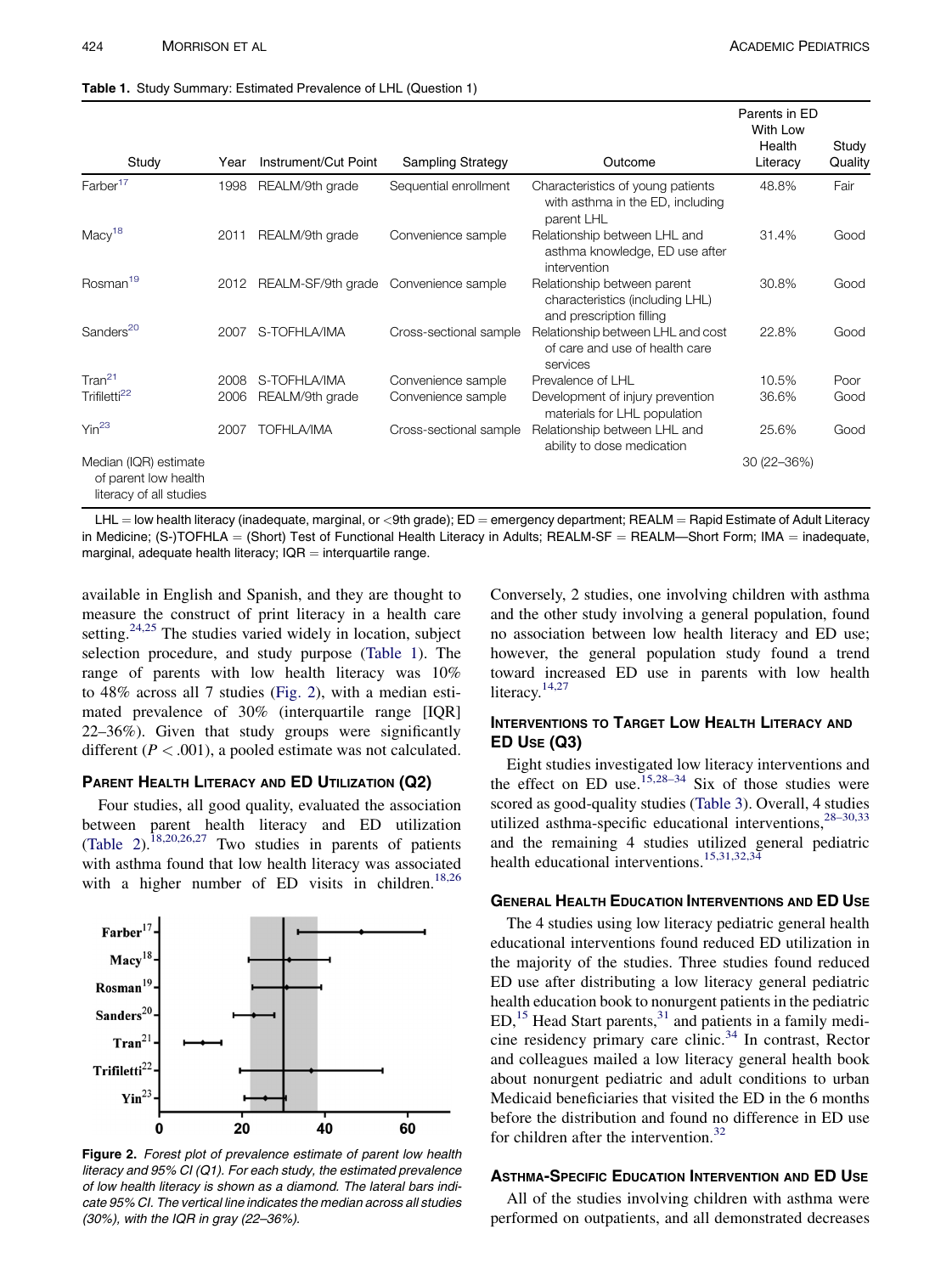<span id="page-4-0"></span>Table 2. Study Summary: LHL and Association With ED Use (Question 2)

| Study                 | Year | Instrument/Cut Point | Outcome                                                                                       | Relationship With LHL                                    | <b>Study Quality</b> |
|-----------------------|------|----------------------|-----------------------------------------------------------------------------------------------|----------------------------------------------------------|----------------------|
| DeWalt <sup>26</sup>  | 2007 | REALM/9th grade      | Relationship between LHL and<br>asthma medication use, ED<br>utilization, and hospitalization | LHL associated with more ED<br>visits ( $P < .05$ )      | Good                 |
| Macy <sup>18</sup>    | 2011 | REALM/9th grade      | Relationship between LHL and<br>asthma knowledge, ED use after<br>intervention                | LHL associated with more ED<br>visits ( $P < .04$ )      | Good                 |
| Sanders <sup>20</sup> | 2007 | S-TOFHLA/IMA         | Relationship between LHL and cost<br>of care and use of health care<br>services               | No association between LHL<br>and ED use                 | Good                 |
| Shone <sup>27</sup>   | 2009 | REALM/9th grade      | LHL and parental perceptions of<br>asthma and use of health care<br>services                  | LHL not associated with urgent<br>care/ED use for asthma | Good                 |

LHL = low health literacy (inadequate, marginal, or <9th grade); ED = emergency department; REALM = Rapid Estimate of Adult Literacy in Medicine; (S-)TOFHLA = (Short) Test of Functional Health Literacy in Adults; REALM-SF = REALM-Short Form; IMA = inadequate, marginal, adequate health literacy.

in ED utilization after intervention. Three of the studies utilized home visits to educate parents using a low literacy curriculum,[28,29,33](#page-7-0) one of which included a coordinated care approach including education with monthly visits from asthma outreach worker and frequent clinic appointments. $^{33}$  $^{33}$  $^{33}$  The fourth study used a low literacy curriculum and neighbors as support workers and demonstrated decreased ED visits in parents that had high group participation ( $P = .014$ ), but not in the intervention group overall  $(P = .35)$ .<sup>[30](#page-8-0)</sup>

To further assess the effects from interventions, ORs were calculated from the 6 studies that utilized the proportion of children with an ED visit as the outcome measure. Two studies used individual ED use data and could not be incorporated into this analysis because of the different type of data. Peter's test showed no evidence of bias in subject selection ( $P = .940$ ). Overall, 5 of the 6 studies favored the treatment ([Fig. 3](#page-6-0)). The DerSimonian and Laird test revealed significant heterogeneity (chi-square  $= 427.76$ ,  $df = 5$ ,  $P < .001$ ). A pooled OR was calculated using a random effects model, given the heterogeneity (OR 0.35; 95% CI 0.15–0.81). An additional analysis of the 4 general health education interventions studies was completed. Three of the 4 studies favored the treatment ([Fig. 3\)](#page-6-0), and a pooled OR was calculated (OR 0.36; 95% CI 0.13–1.01) again using a random effects model given significant heterogeneity (chi-square  $= 426.45$ , df  $= 3$ ,  $P = .000$ ).

To our knowledge, this is the first systematic review to address and provide a prevalence estimate for the health literacy of parents in the ED as well as explore the utility of low literacy interventions targeted at populations likely to have low health literacy on ED use. One previous systematic review concentrated on the relationship of health literacy and ED utilization; however, this review described mainly adult outcomes and did not provide an

overall prevalence for parents in the ED with their child; nor did it explore the impact of interventions on  $ED$  use. $<sup>6</sup>$  $<sup>6</sup>$  $<sup>6</sup>$ </sup>

This study found that an estimated 1 in 3 parents seeking care for their children at the ED demonstrated low health literacy. Though similar to national estimates of low health literacy in parents, $3$  this estimated prevalence of low health literacy for parents in the ED is lower than the estimated prevalence of low health literacy in the general adult population  $(46\%)^2$  $(46\%)^2$  and adult patients seeking care in the ED  $(40\%)$ <sup>[6](#page-7-0)</sup>. This difference may be partially explained by the age of the study subjects, as older age is associated with increasing low health literacy and parents are younger than the general adult population, thus decreasing low health literacy prevalence.<sup>[3](#page-7-0)</sup> Additionally, in a national sample Yin et al found that nonparents had a significantly higher rate of low health literacy as compared to parents (38% and 28% respectively).<sup>3</sup>

## VARIABLE ASSOCIATION BETWEEN LOW HEALTH LITERACY

AND ED USE<br>Consistent with previous studies in adults which showed increased  $ED$  use,  $9,10$  and given poor parental understanding of diagnosis, treatment course, and discharge instructions,  $3,22,23,35,36$  this systematic review found evidence to support the relationship between low health literacy and increased ED use in parents of children with asthma. Our study did not find an association between low health literacy and ED use in general pediatric populations. Chronic diseases, such as asthma, may intensify the impact of low health literacy due to the increased care demand associated with managing these medical conditions. Parents with low health literacy have difficulty with medication label interpretation, dosing instrument selection, and medication dosing accuracy which all impact chronic disease management.<sup>13,23,26,37-41</sup> Additionally, children of parents with low health literacy are less likely to have insurance and a primary care provider, both of which are significant risk factors for increased ED use and may be amplified in children with chronic disease.[3,20,42–47](#page-7-0)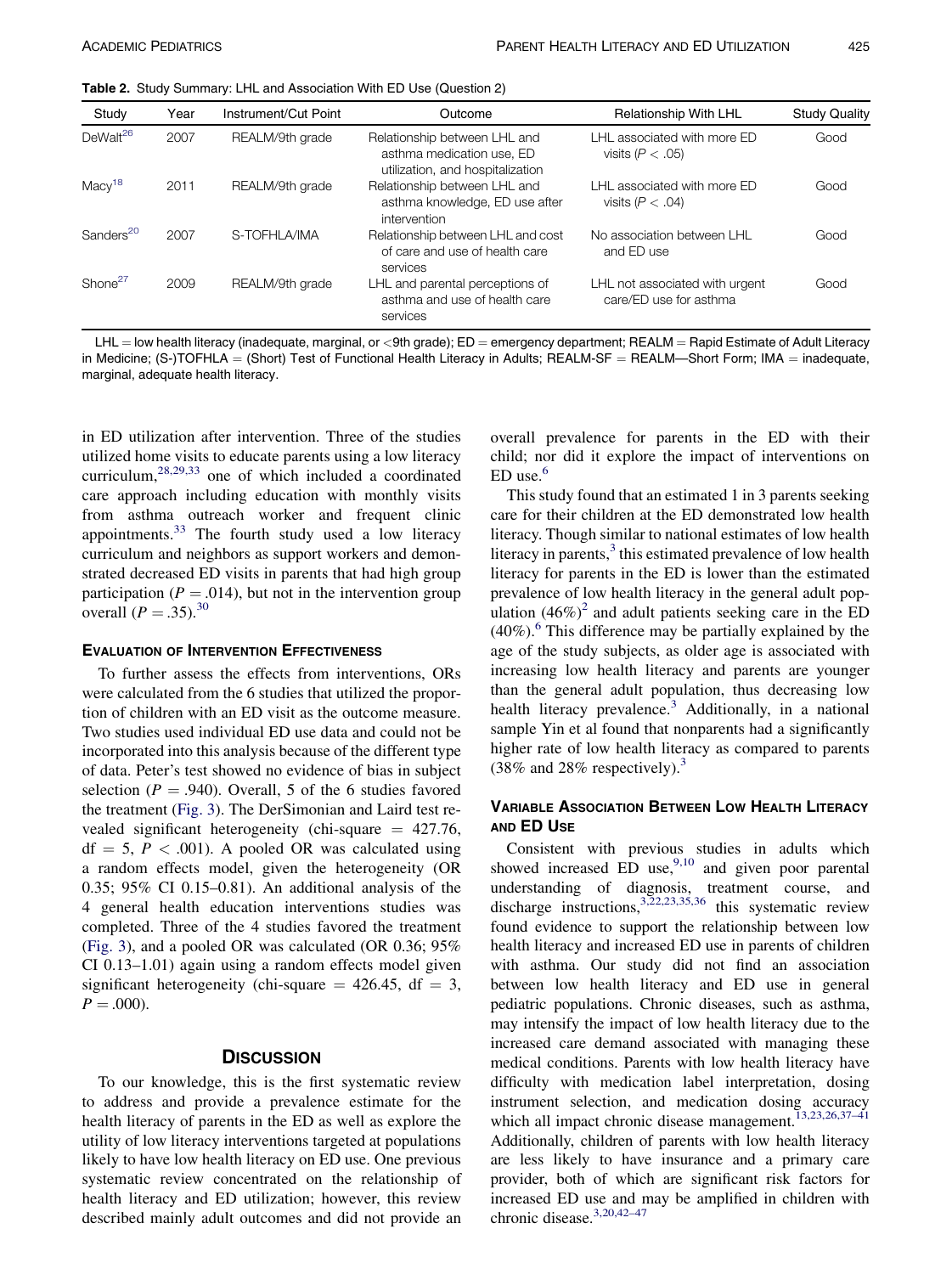| Study                                       |          | Study<br>Year Design | <b>Control Group</b>                                                         | Population                                                                                       | Type of Intervention                                         | Intervention                                                                                                                                                                                                                 | Measure of<br>ED use     | <b>ED Use Outcome</b>                                                                                                                   | Study<br>Quality |
|---------------------------------------------|----------|----------------------|------------------------------------------------------------------------------|--------------------------------------------------------------------------------------------------|--------------------------------------------------------------|------------------------------------------------------------------------------------------------------------------------------------------------------------------------------------------------------------------------------|--------------------------|-----------------------------------------------------------------------------------------------------------------------------------------|------------------|
| General Health                              |          |                      |                                                                              |                                                                                                  |                                                              |                                                                                                                                                                                                                              |                          |                                                                                                                                         |                  |
| Interventions<br>Herman <sup>15</sup>       |          | 2009 NRCT            | Pre- vs postintervention                                                     | Primarily low income,<br>minority population; ED<br>nonurgent (triage levels<br>4-5) patients.   | Health aid book                                              | "What To Do When Your<br>Child Gets Sick"<br>(3rd-5th grade reading<br>level) and instruction on<br>use of the book.                                                                                                         | Parent report            | 30% reduction in number<br>of participants using ED<br>in last 6 mo ( $P < .0001$ )                                                     | Good             |
| Herman <sup>31</sup>                        |          | 2010 NRCT            | Pre- vs postintervention                                                     | Head Start population,<br>majority Medicaid or<br>uninsured.                                     | Health aid book                                              | "What To Do When Your<br>Child Gets Sick"<br>(3rd-5th grade reading<br>level) and instruction on<br>use of the book.                                                                                                         | Parent report            | 58% reduction in ED visits<br>per year per child<br>(P < .001)                                                                          | Good             |
| Rector <sup>32</sup>                        | 1999 RCT |                      | No education                                                                 | Urban Medicaid<br>beneficiaries; ED visit in<br>previous 6 mo.                                   | Health aid book                                              | Mailed "First Look"<br>(4th grade reading level)<br>to participants.                                                                                                                                                         | Medicaid records         | No difference in ED visits<br>for children whose<br>parent received the<br>intervention.                                                | Good             |
| Yoffe <sup>34</sup><br>Asthma Interventions |          | 2011 NRCT            | Pre- vs postintervention<br>and comparable<br>clinic site                    | Primarily low income<br>patients.                                                                | Health aid book                                              | Education booklet, "The<br>pediatric after-hours<br>non-life-and-death<br>almost-an-emergency<br>booklet," addressing<br>most common pediatric<br>ailments with (6th grade<br>reading level) given in<br>primary care clinic | Medical record<br>review | Clinic patients where the<br>booklets were<br>distributed used the<br>ED less ( $P < .001$ )<br>compared to control<br>clinic patients. | Fair             |
| Bryant-Stephens <sup>28</sup>               | 2009 RCT |                      | Randomized crossover<br>design with immediate<br>and delayed<br>intervention | Primarily minority and low<br>income families; child<br>with asthma and<br>controller medication | Home visits with LL<br>course, environmental<br>intervention | Lay health educator home Hospital database 30% reduction in mean<br>visits using "You Can<br>Control Asthma"<br>curriculum (5th grade<br>reading level) and<br>environmental<br>intervention to avoid<br>triggers.           |                          | ED visits per year per<br>participant ED visits<br>$(P < .001)$ .                                                                       | Good             |
| Butz <sup>29</sup>                          | 2006 RCT |                      | Standard asthma<br>education                                                 | Primarily minority, low<br>income, and Medicaid<br>patients; child with<br>persistent asthma.    | Home visits with LL course                                   | Asthma nurse specialist<br>home visits for a 6-mo<br>asthma education<br>intervention based on<br>Wee Wheezers and<br>A+ Asthma Club<br>programs (3rd-5th<br>grade reading level).                                           | Parent report            | 18% reduction in ED use<br>$(P < .05)$ for 1 or more<br>visits. No difference in<br>mean number of visits.                              | Good             |

## <span id="page-5-0"></span>Table 3. LL Interventions to Change ED Use in Populations Likely to Have LHL

426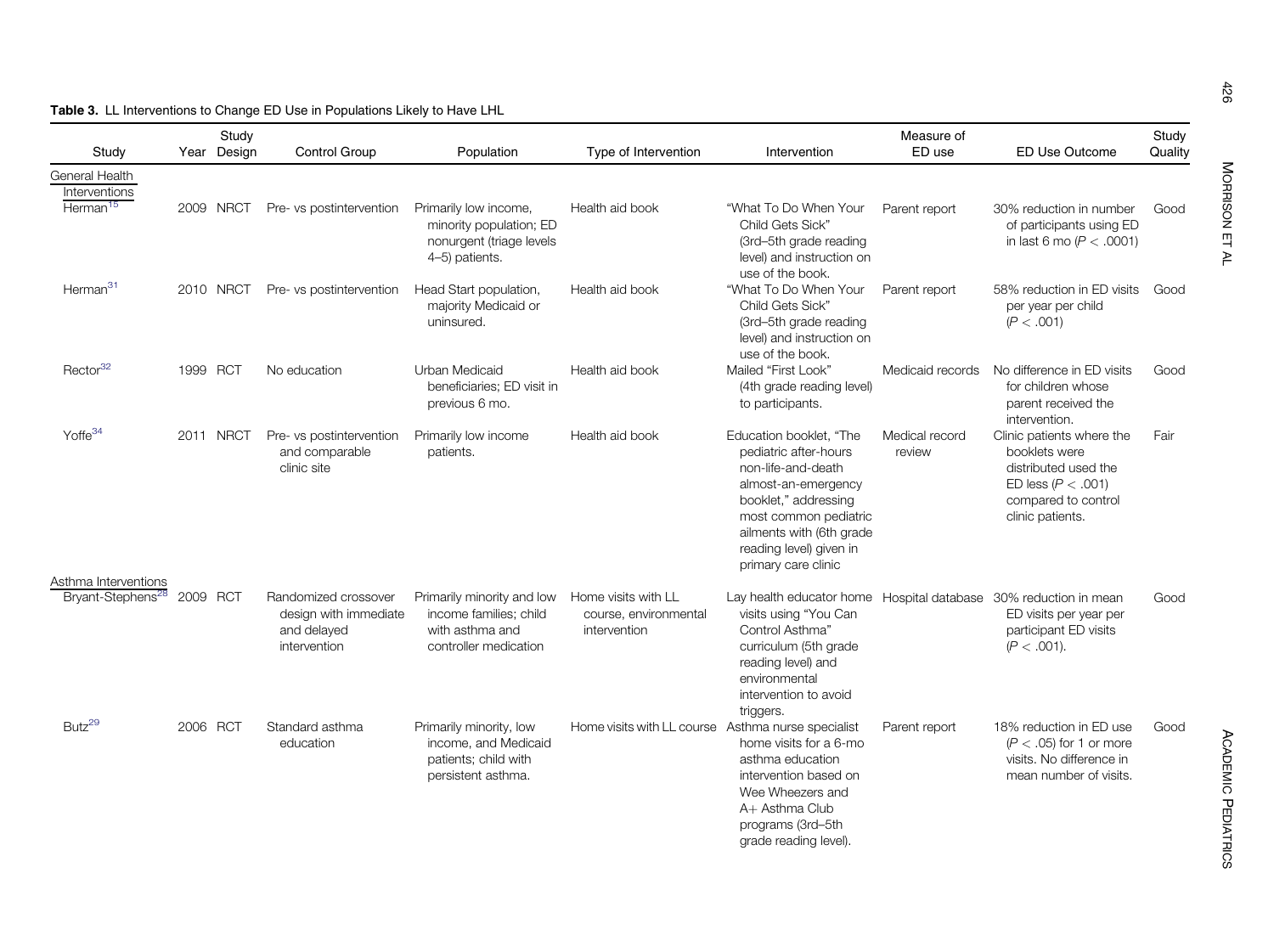<span id="page-6-0"></span>

| Fisher <sup>30</sup> | 2004 NRCT No education |                                   | families; child treated in<br>ED or hospitalized for<br>Primarily low-income,<br>African American<br>asthma     | LL course, neighborhood<br>education program                                                                                                                                   | 5th grade reading level),<br>"Open Airways" (3rd-<br>intervention using<br>Asthma education<br>neighborhood<br>involvement in<br>programs.                               | Hospital records | overall group $(P = .35)$ .<br>number of ED visits for<br>caregiver participation<br>$(P = .014)$ , but not in<br>Significantly decreased<br>children with high | Good |
|----------------------|------------------------|-----------------------------------|-----------------------------------------------------------------------------------------------------------------|--------------------------------------------------------------------------------------------------------------------------------------------------------------------------------|--------------------------------------------------------------------------------------------------------------------------------------------------------------------------|------------------|-----------------------------------------------------------------------------------------------------------------------------------------------------------------|------|
| Stout <sup>33</sup>  |                        | 1998 NRCT Pre-vs postintervention | care utilizers; child with<br>Primarily urban, African<br>patients; high health<br>American, Medicaid<br>asthma | coordinated care model<br>LL asthma education,                                                                                                                                 | Monthly visits from asthma Chart review<br>educational component<br>frequently scheduled<br>with "Open Airways"<br>outreach worker,<br>(3rd-5th grade),<br>appointments. |                  | 65% reduction in number Fair<br>of ED visits $(P = .038)$ .                                                                                                     |      |
|                      |                        |                                   |                                                                                                                 | LHL = low health literacy; ED = emergency department; LL = low literacy; RCT = randomized controlled trial; NRCT = non-randomized, controlled trial; UCT = uncontrolled trial; |                                                                                                                                                                          |                  |                                                                                                                                                                 |      |



Figure 3. Forest plot of ORs for educational interventions (all interventions and general health interventions) and ED use. For each study, the OR is shown as a diamond with area proportional to the sample size. The lateral bars indicate 95% CI. Treatment is favored by studies with OR and 95% CI left of the vertical line. \*Mailed intervention, with no evidence that the intervention was received or read.

## IN REDUCING ED LISE

No previous review has examined the impact of low literacy educational interventions in populations likely to have low health literacy on ED use. The data from this review support the hypothesis that low literacy interventions result in reduced ED utilization. In patients with asthma, investigators used low literacy educational interventions along with comprehensive approaches such as home visits or increased office visits, which may independently lead to the success of the intervention.<sup>[28–30,33](#page-7-0)</sup> However, the effect was also found with the use of only minimal teaching, such as providing a booklet in clinic<sup>[34](#page-8-0)</sup> or supplying books to Head Start or nonurgent ED patients with negligible training.<sup>15,31</sup> The only intervention not leading to significant reductions in ED use relied on a mailed brochure, with no evidence that the brochure was received or read, as opposed to more direct interventions.<sup>32</sup> Notably, only 1 of these studies was performed in the ED, with the remainder conducted on outpatients.

## **LIMITATIONS**

Similar to all reviews, this study is limited to the quality and quantity of peer-reviewed literature available. The studies that met our inclusion criteria varied in sample size, population, and subject recruitment strategies, and there was significant heterogeneity among studies. Overall, there was an effect of low literacy educational interventions on ED use; however, these results were obtained in populations at high risk for low health literacy and not documented low health literacy, of which none have been performed. Additionally, the intervention sustainability remains unknown, as none evaluated a time longer than 1 year after the intervention. This review is potentially limited by publication bias given that ineffective interventions may not be published; however, the outcome of interest (ED use) included in this review was not the main outcome of the studies, therefore limiting this bias. Additionally, we limited the review to studies in the United States, so health system differences may have impacted ED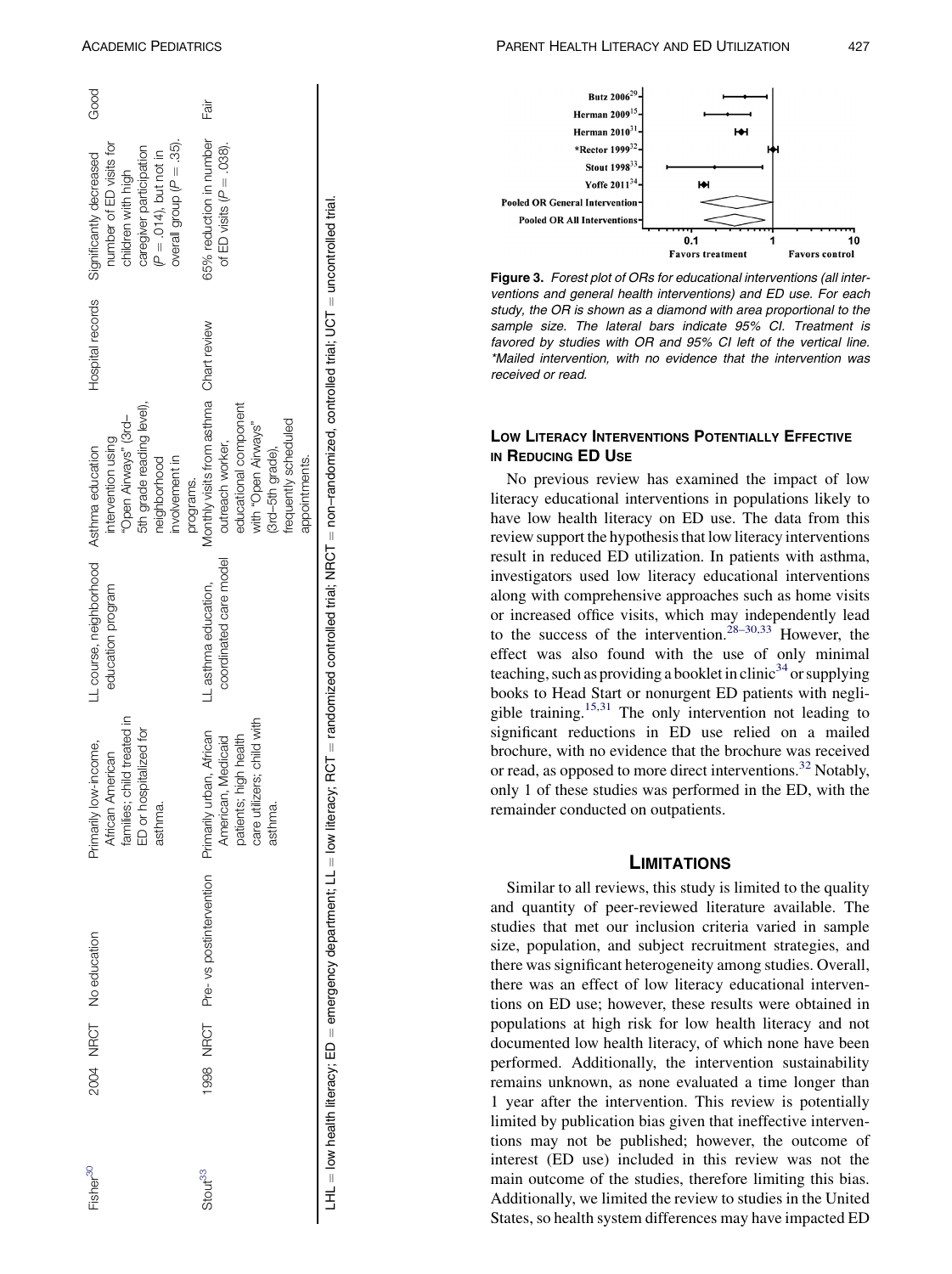<span id="page-7-0"></span>utilization rather than the construct of health literacy, and this may have resulted in the exclusion of studies that would have provided additional results.

**Physicians need to be cognizant of the finding that** a significant number of parents bringing their children to the ED have low health literacy. These physicians may need to adapt communication strategies and include low literacy strategies, such as the teach-back method and incorporation of health literacy–related education materials into ED discharge materials. Situations with high clinical demand likely exacerbate low parent health literacy (eg, providing incorrect doses of asthma medications), whereas parents of otherwise healthy children may not have a challenge to their ability to obtain, process, and use health information. Potential situations of high clinical demand are as diverse as chronic illness, infant care, acute gastroenteritis, and febrile illness, all of which may benefit from interventions.

Interventions impacting ED use have great potential given the success of interventions targeting parents likely to have low health literacy. The dearth of literature on health literacy–related interventions and ED use reveals a clear gap in the literature and future study of health literacy– related interventions is crucial. Specific to the ED, health literacy–related interventions targeting populations with high clinical demands from parents (ie, chronic illness, infant care, acute illness) would be valuable.

Approximately 1 in 3 parents seeking care with their children at the ED have low health literacy, limiting their ability to process, understand, and make medical decisions for their children. A potential relationship exists between low health literacy and increased ED utilization. Low literacy interventions targeted at parents likely to have low health literacy seem to result in decreased ED utilization. However, a clear gap in the literature exists: there are no published interventions targeted specifically at parents with known low health literacy. Applying targeted or population-based health literacy related educational interventions has the potential to reduce repeat ED visits, reduce health care expenditures, and narrow the health disparities gap by empowering parents with low health literacy to obtain appropriate care for their child.

- 1. Nielsen-Bohlman LT, Panzer AM, Kindig DA, eds. Health Literacy: A Prescription to End Confusion. Washington, DC: National Academies Press; 2004.
- 2. Paasche-Orlow MK, Parker RM, Gazmararian JA, et al. The prevalence of limited health literacy. J Gen Intern Med. 2005;20:175–184.
- 3. Yin HS, Johnson M, Mendelsohn AL, et al. The health literacy of parents in the United States: a nationally representative study. Pediatrics. 2009;124(suppl 3):S289–S298.
- 4. US Department of Health and Human Services. Proposed Healthy People 2020 objectives. Available at: [http://www.healthypeople.](http://www.healthypeople.gov/hp2020) [gov/hp2020](http://www.healthypeople.gov/hp2020). Accessed May 15, 2012.
- 5. Joint Commission. What Did the Doctor Say? Improving Health Literacy to Protect Patient Safety. Oakbrook Terrance, Ill: Joint Commission; 2007.
- 6. Herndon JB, Chaney M, Carden D. Health literacy and emergency department outcomes: a systematic review. Ann Emerg Med. 2011; 57:334–345.
- 7. Baker DM, Parker RM, Williams MV, Clark WS. Health literacy and the risk of hospital admission. J Gen Intern Med. 1998;13:791.
- 8. Baker DW, Gazmararian JA, Williams MV, et al. Functional health literacy and the risk of hospital admission among Medicare managed care enrollees. Am J Public Health. 2002;92:1278.
- 9. Berkman ND, Dewalt DA, Pignone MP, et al. Literacy and health outcomes. Evid Rep Technol Assess (Summ). 2004;87:1–8.
- 10. Mancuso C, Rincon M. Impact of health literacy on longitudinal asthma outcomes. J Gen Intern Med. 2006;21:813.
- 11. Davis TC, Mayeaux EJ, Fredrickson D, et al. Reading ability of parents compared with reading level of pediatric patient education materials. Pediatrics. 1994;93:460.
- 12. DeWalt DA, Hink A. Health literacy and child health outcomes: a systematic review of the literature. Pediatrics. 2009;124(suppl 3): S265–S274.
- 13. Moon RY, Cheng TL, Patel KM, et al. Parental literacy level and understanding of medical information. Pediatrics. 1998;102:e25.
- 14. Sanders LM, Federico S, Klass P, et al. Literacy and child health: a systematic review. Arch Pediatr Adolesc Med. 2009;163:131–140.
- 15. Herman A, Young KD, Espitia D, et al. Impact of a health literacy intervention on pediatric emergency department use. Pediatr Emerg Care. 2009;25:434–438.
- 16. West S, King V, Carey TS, et al. Systems to rate the strength of scientific evidence. Evid Rep Technol Assess (Summ). 2002;47:1–11.
- 17. Farber HJ, Johnson C, Beckerman RC. Young inner-city children visiting the emergency room (ER) for asthma: risk factors and chronic care behaviors. J Asthma. 1998;35:547–552.
- 18. Macy ML, Davis MM, Clark SJ, Stanley RM. Parental health literacy and asthma education delivery during a visit to a community-based pediatric emergency department: a pilot study. Pediatr Emerg Care. 2011;27:469–474.
- 19. Rosman SL, Dorfman D, Suglia SF, et al. Predictors of prescription filling after visits to the pediatric emergency department. Pediatr Emerg Care. 2012;28:22–25.
- 20. Sanders LM, Thompson VT, Wilkinson JD. Caregiver health literacy and the use of child health services. Pediatrics. 2007;119:e86–e92.
- 21. Tran TP, Robinson L, Keebler J, et al. Health literacy among parents of pediatric patients. West J Emerg Med. 2008;9:130–134.
- 22. Trifiletti LB, Shields WC, McDonald EM, et al. Development of injury prevention materials for people with low literacy skills. Patient Educ Couns. 2006;64:119–127.
- 23. Yin HS, Dreyer BP, Foltin G, et al. Association of low caregiver health literacy with reported use of nonstandardized dosing instruments and lack of knowledge of weight-based dosing. Ambul Pediatr. 2007;7: 292–298.
- 24. Davis TC, Long SW, Jackson RH, et al. Rapid estimate of adult literacy in medicine: a shortened screening instrument. Fam Med. 1993;26:391–395.
- 25. Parker RM, Baker DW, Williams MV, Nurss JR. The test of functional health literacy in adults: a new instrument for measuring patients' literacy skills. J Gen Intern Med. 1995;10:537–541.
- 26. DeWalt DA, Dilling MH, Rosenthal MS, Pignone MP. Low parental literacy is associated with worse asthma care measures in children. Ambul Pediatr. 2007;7:25–31.
- 27. Shone LP, Conn KM, Sanders L, Halterman JS. The role of parent health literacy among urban children with persistent asthma. Patient Educ Couns. 2009;75:368–375.
- 28. Bryant-Stephens T, Kurian C, Guo R, Zhao H. Impact of a household environmental intervention delivered by lay health workers on asthma symptom control in urban, disadvantaged children with asthma. Am J Public Health. 2009;99(suppl 3):S657–S665.
- 29. Butz AM, Tsoukleris MG, Donithan M, et al. Effectiveness of nebulizer use-targeted asthma education on underserved children with asthma. Arch Pediatr Adolesc Med. 2006;160:622–628.